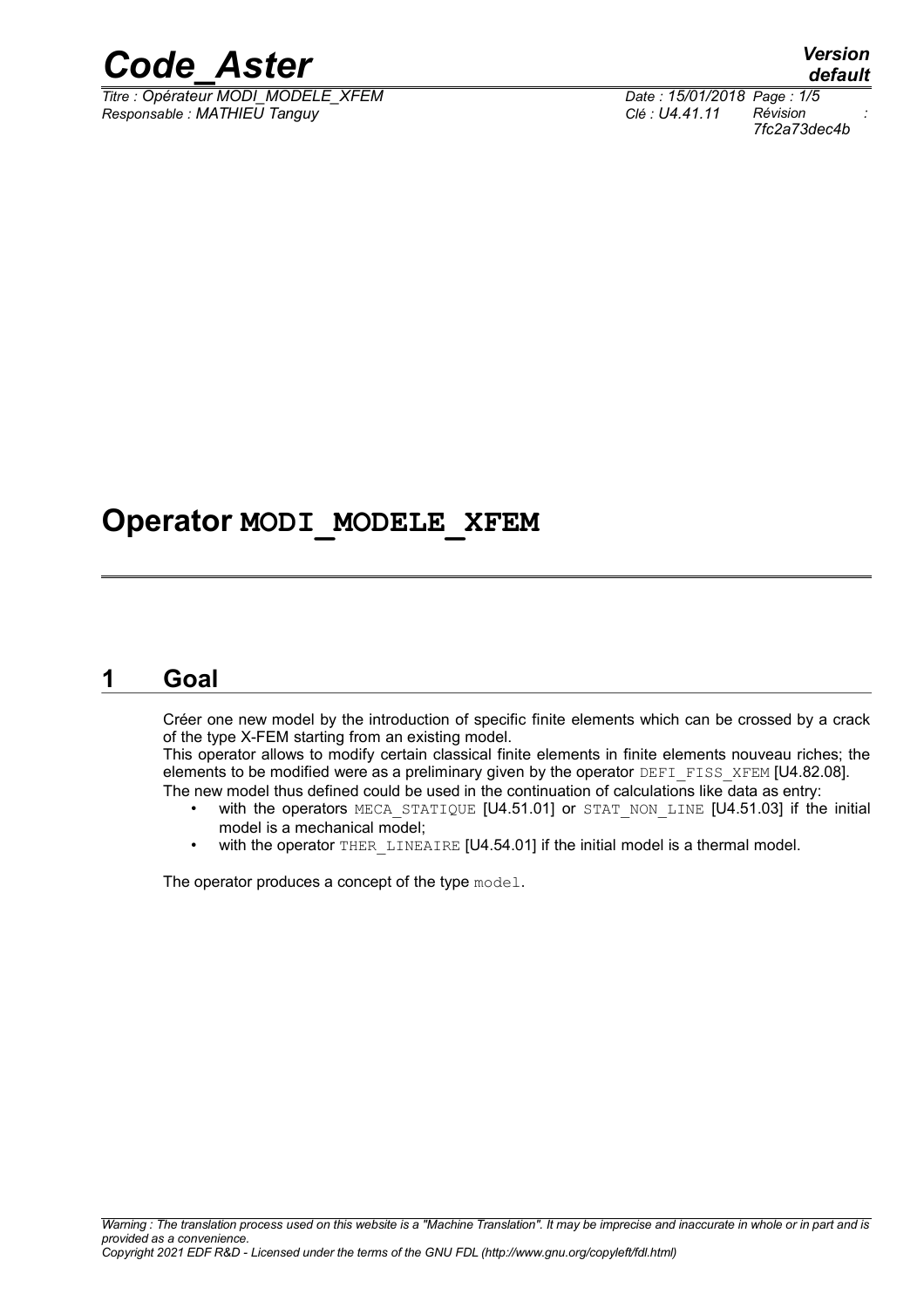*Titre : Opérateur MODI\_MODELE\_XFEM Date : 15/01/2018 Page : 2/5 Responsable : MATHIEU Tanguy Clé : U4.41.11 Révision :*

)

## **2 Syntax**

|               | [model] = MODI MODELE XFEM (    |                                                     |                 |
|---------------|---------------------------------|-----------------------------------------------------|-----------------|
|               | MODELE IN $=$ Mo,               |                                                     | [model]         |
|               | / $CRACT = (fiss1, fiss2)$      |                                                     | [1 fiss xfem]   |
|               | / MODELE THER $=$ modxth,       |                                                     | [modele xfem]   |
| ♦             | CRITERION = $/ 1.68E-8$ ,       | / $crit$ ,                                          | [DEFECT]<br>[R] |
| ♦             | CONTACT                         | $=$ / $'WITHOUT'$ ,<br>/ 'STANDARD',<br>/ 'MORTAR', | [DEFECT]        |
| ♦             | PRETREATMENTS = $/$ 'CAR',      | / 'WITHOUT',<br>/ $'$ FORCE',                       | [DEFECT]        |
| ♦             | DECOUPE FACETTE = $/$ 'DEFECT', | / 'SOUS ELEMENTS',                                  | [DEFECT]        |
| ♦<br>[DEFECT] | INFORMATION                     | $=$ $/1$ ,                                          |                 |
|               |                                 | $/2$ ,                                              |                 |

*default*

*7fc2a73dec4b*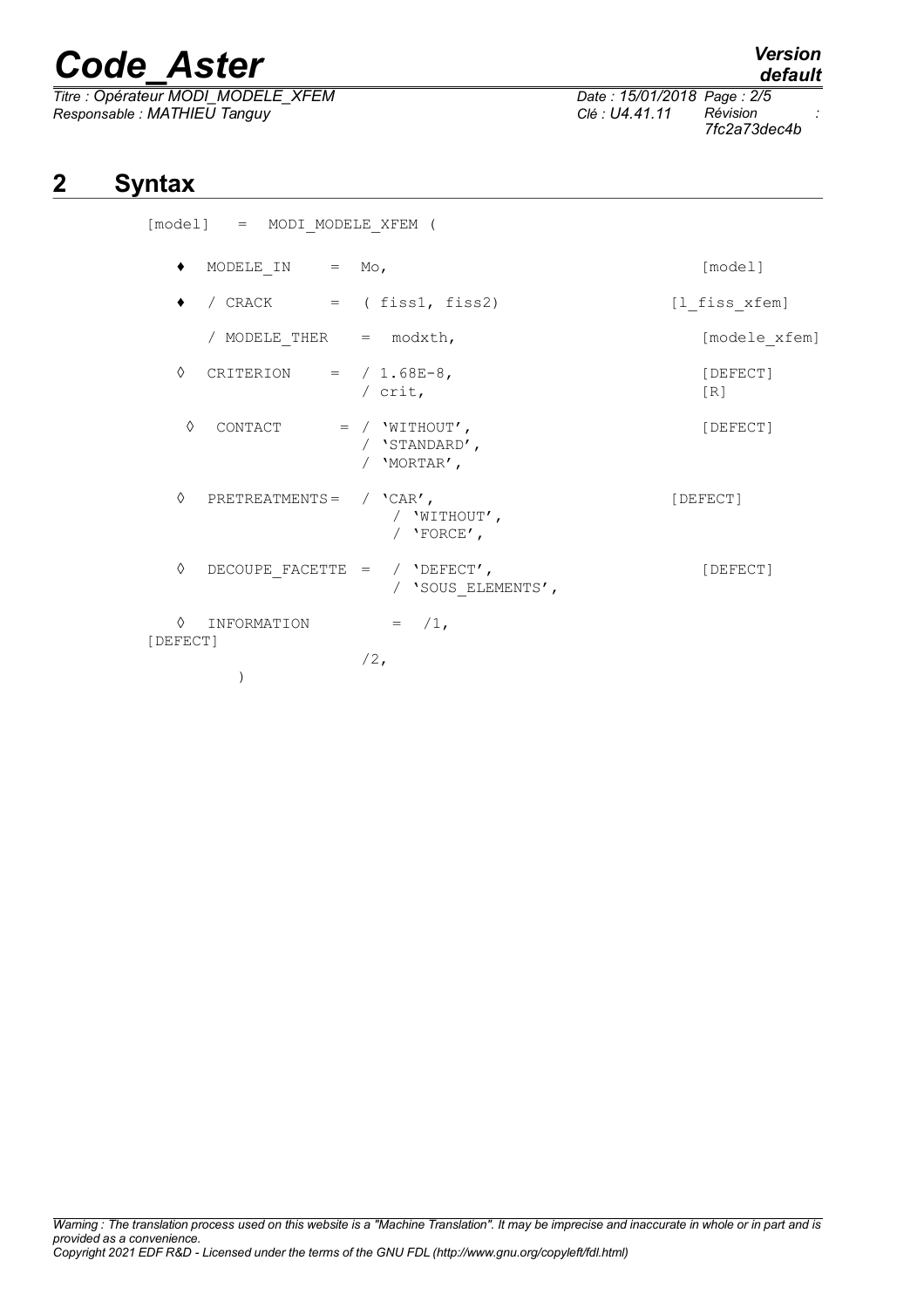*Titre : Opérateur MODI\_MODELE\_XFEM Date : 15/01/2018 Page : 3/5 Responsable : MATHIEU Tanguy Clé : U4.41.11 Révision :*

*7fc2a73dec4b*

### **3 Operands**

#### **3.1 Operand MODELE\_IN**

 $MODELEIN = MO$ 

Mo: name of the initial model (also called "healthy model") built on the grid which was used to define beforehand the crack by the operator DEFI\_FISS\_XFEM [U4.82.08].

This initial model, built with the operator AFFE\_MODELE [U4.41.01], is used as a basis for creation of the new model. It is necessary to choose a different name for the new model, the modification of an existing model is not authorized, the checking is carried out during the syntactic analysis of the command file.

#### **3.2 Operand CRACK**

 $\bullet$  / CRACK = (fiss1,...)

(fiss1,…) : list of the names of as a preliminary definite cracks by the operator DEFI FISS XFEM [U4.82.08]. The number of cracks in a model is not limited.

#### **3.3 Operand MODELE\_THER**

/ MODELE\_THER = modxth

The use of this keyword has interest only in the typical case of thermomechanical calculations chained with X-FEM. In this case the following checks will be carried out by the operator:

- modxth must be thermal model X-FEM (already produced by the operator MODI MODELE XFEM, with the keyword CRACK) with which the linear problem of thermics is solved by the operator THER LINEAIRE [U4.54.01];
- the healthy model Mo must be a mechanical model, and must have been defined on the same grid as the enriched thermal model  $modx$ th

The model produced by the operator is a mechanical model.

#### **3.4 Operand CRITERION**

CRITERION = crit

crit : actual value of the criterion allowing the cancellation of the degrees of freedom nouveau riches when the crack passes close to a node. When the crack cuts an element 3D in two volumes, the relationship between smallest volume and greatest volume should not exceed this criterion, if not, that can cause problems of conditioning in the matrix of rigidity, and lead to worthless pivots. Thus, if the criterion is exceeded, the degrees of freedom being able to lead to worthless pivots are eliminated automatically. The value by default of the criterion is based on simple tests [R7.02.12].

#### **3.5 Operand CONTACT**

 $\begin{array}{ccc} \text{CONTACT} & = & / & \text{WITHOUT'} \end{array}$ / 'STANDARD' / 'MORTAR'

This operand makes it possible to announce forces of interface so exist between the lips of the crack: they can be contact, or cohesive forces.

If it is the case, a load of contact or cohesive forces must be then introduced by the order DEFI CONTACT. For all the formulations, it is the value STANDARD who must be well informed, put except for the cohesive law CZM LIN MIX, which is a mixed law cohesive adapted to the linear elements (see R5.03.551), for which one informs the value MORTAR. In effect, the latter

*Copyright 2021 EDF R&D - Licensed under the terms of the GNU FDL (http://www.gnu.org/copyleft/fdl.html)*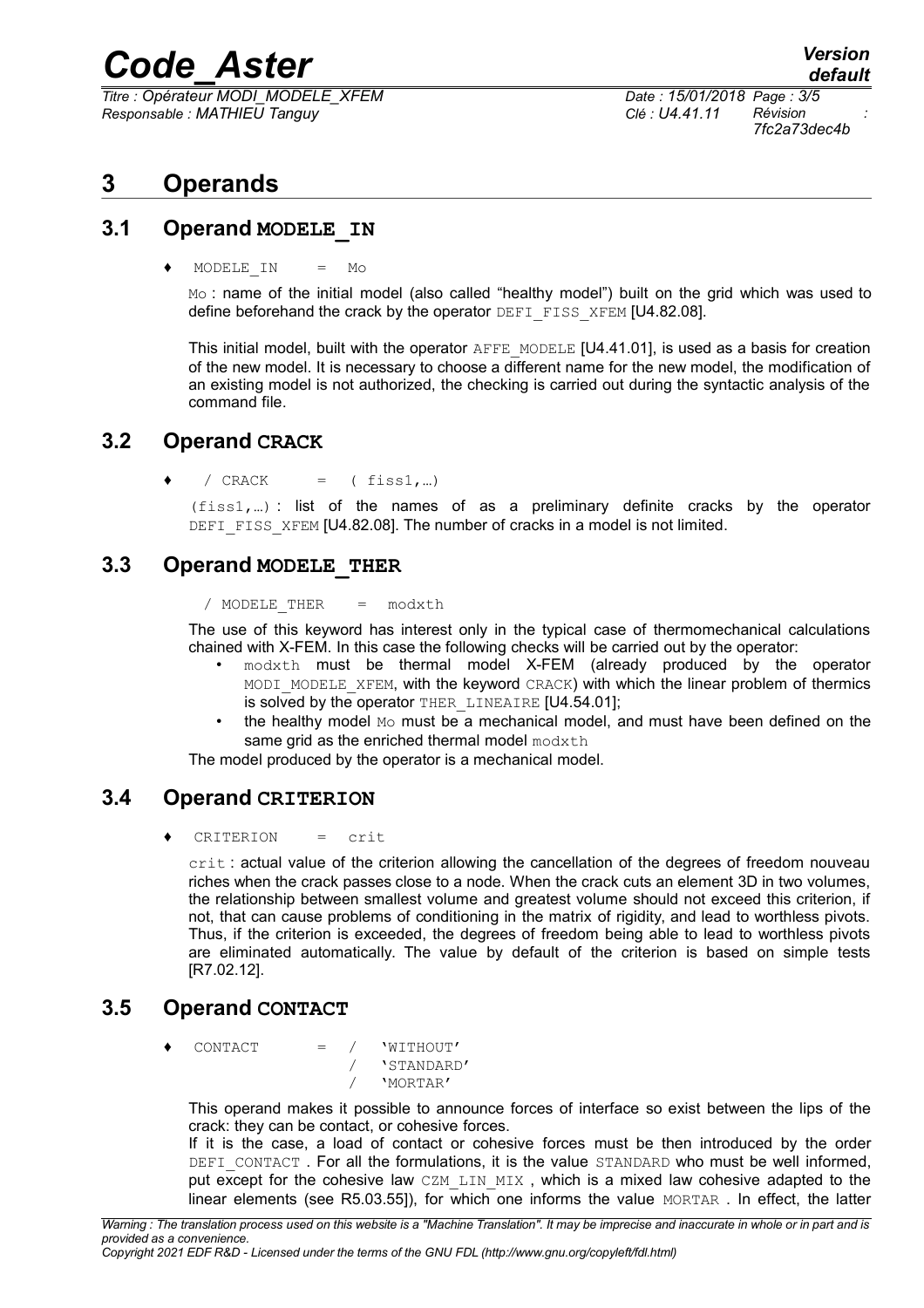*Titre : Opérateur MODI\_MODELE\_XFEM Date : 15/01/2018 Page : 4/5 Responsable : MATHIEU Tanguy Clé : U4.41.11 Révision :*

*7fc2a73dec4b*

*default*

requires the addition of several fields of multipliers, this qu must thus be indicated during the modification of the model in order to créeer the adequate élémets.

#### **3.6 Operand PRETREATMENT**

PRETREATMENT  $S = / \text{'CAR'}$  / 'WITHOUT' / 'FORCE'

This operand makes it possible to announce if the algorithms of algebraic prepacking must to be activated (modification of the matrix of rigidity). By default, the choice is automatic ('CAR'). One can is to disable them ('WITHOUT'), that is to say to force them ('FORCE').

**Notice** : I L there has quadratic elements in the model , the algorithms of prepacking will be activated.

#### **3.7 Operand DECOUPE\_FACETTE**

♦ DECOUPE\_FACETTE = / 'DEFECT' / 'SOUS\_ELEMENTS'

This operand allows to activate an alternative process ('SOUS\_ELEMENTS') of construction of the facets of contact that by default ('DEFECT').

The alternative process in particular makes it possible to treat the case of the quadratic facets.

#### **3.8 Operand INFORMATION**

/ 1 : impression on the file 'MESSAGE'

- 1) Stages of calculation
- 2) Amongst finite elements of the model
- 2 : even impression + impression for each mesh of the type of mesh enriched and its number of the type of finite element.